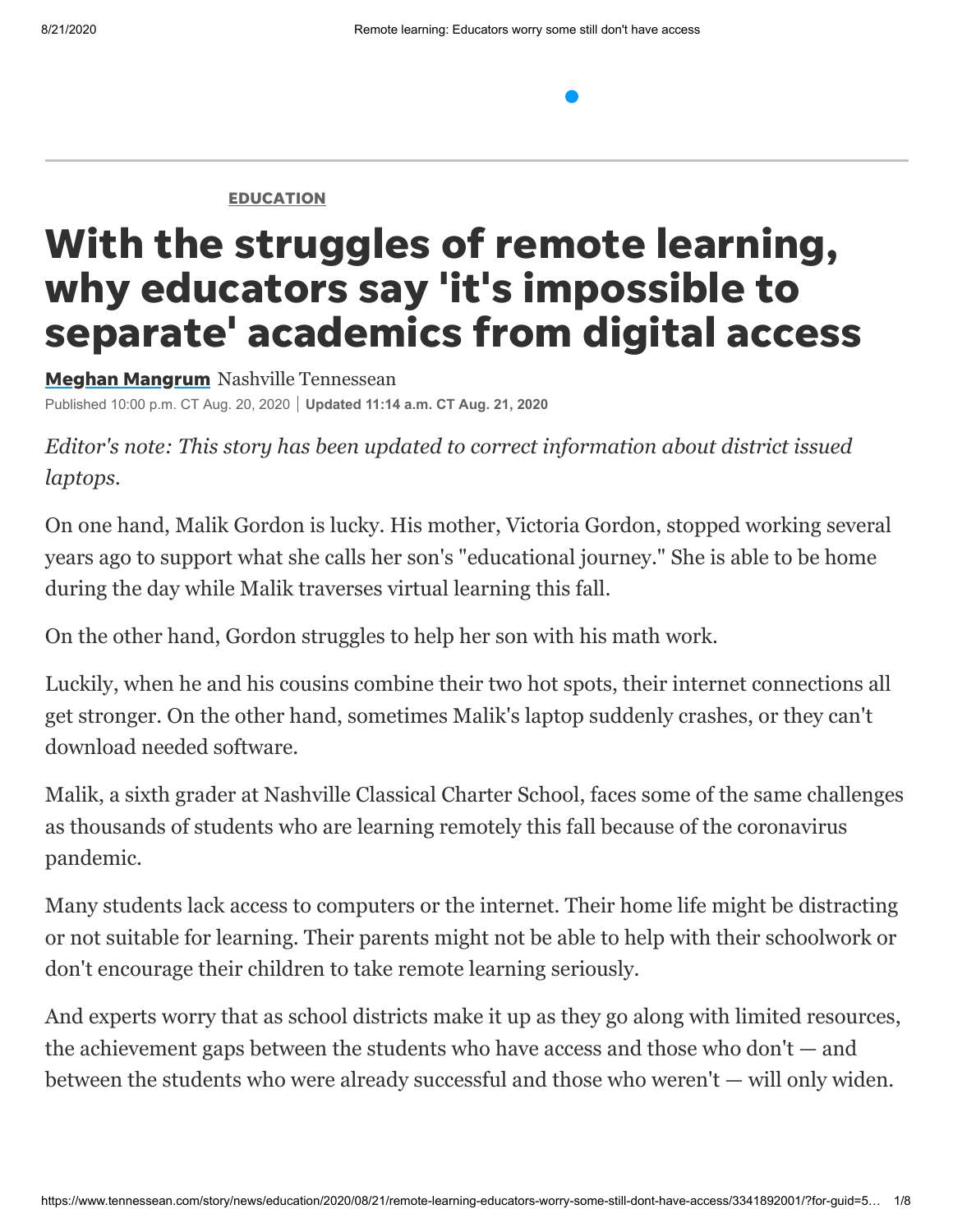## Bridging the digital divide

More than 12 million students across the country cannot finish schoolwork each year because they lack internet, according to a report by the Tennessee Chamber of Commerce and Industry — and that was before the COVID-19 pandemic.

Nearly 1 in 4 Black and Hispanic students don't have access to broadband internet, and at least 492,000 Tennesseans don't have wired internet access capable of 25 Mbps download speeds, a minimum requirement for most online learning, according to the report.

"It's really impossible to separate the technology issues from the academic issues" in today's [virtual learning environment, said Mason Bellamy, Metro Nashville Public Schools' new chief](https://www.tennessean.com/story/news/education/2020/07/07/mnps-names-mason-bellamy-chief-academics-schools/5393654002/) of academics and schools.

But before addressing academic issues, schools must first grapple with infrastructure, educators say. And that doesn't just mean getting devices in the hands of students and making sure they can get online.

Jared Bigham, senior adviser on workforce and rural initiatives for the Tennessee Chamber of Commerce, argues that for students to even have a chance at success three things must exist: broadband access for every family across Tennessee, adequate technology or equipment for students to learn at home and appropriate professional development for educators on how to successfully facilitate virtual and/or blended instruction.

"I think this digital divide that we are experiencing because of the pandemic is really putting the issue of inequity to the forefront," Bigham said. "In education we already had several inequities in how we educate our children, especially in low socio-economic areas, and now the divides and inequities are getting even larger."

Schools can't focus on teaching parents and teachers how to use technology or focus on improving student engagement and achievement through virtual learning until all students have access, Bigham added.

"We have to get to the point where high-speed access is just like any other utility that we have in households, like electricity and water," he said. "That's when we know that we have bridged the gap."

In Nashville, Metro Schools distributed more than 40,000 laptops and devices before students began the school year learning from home Aug. 4.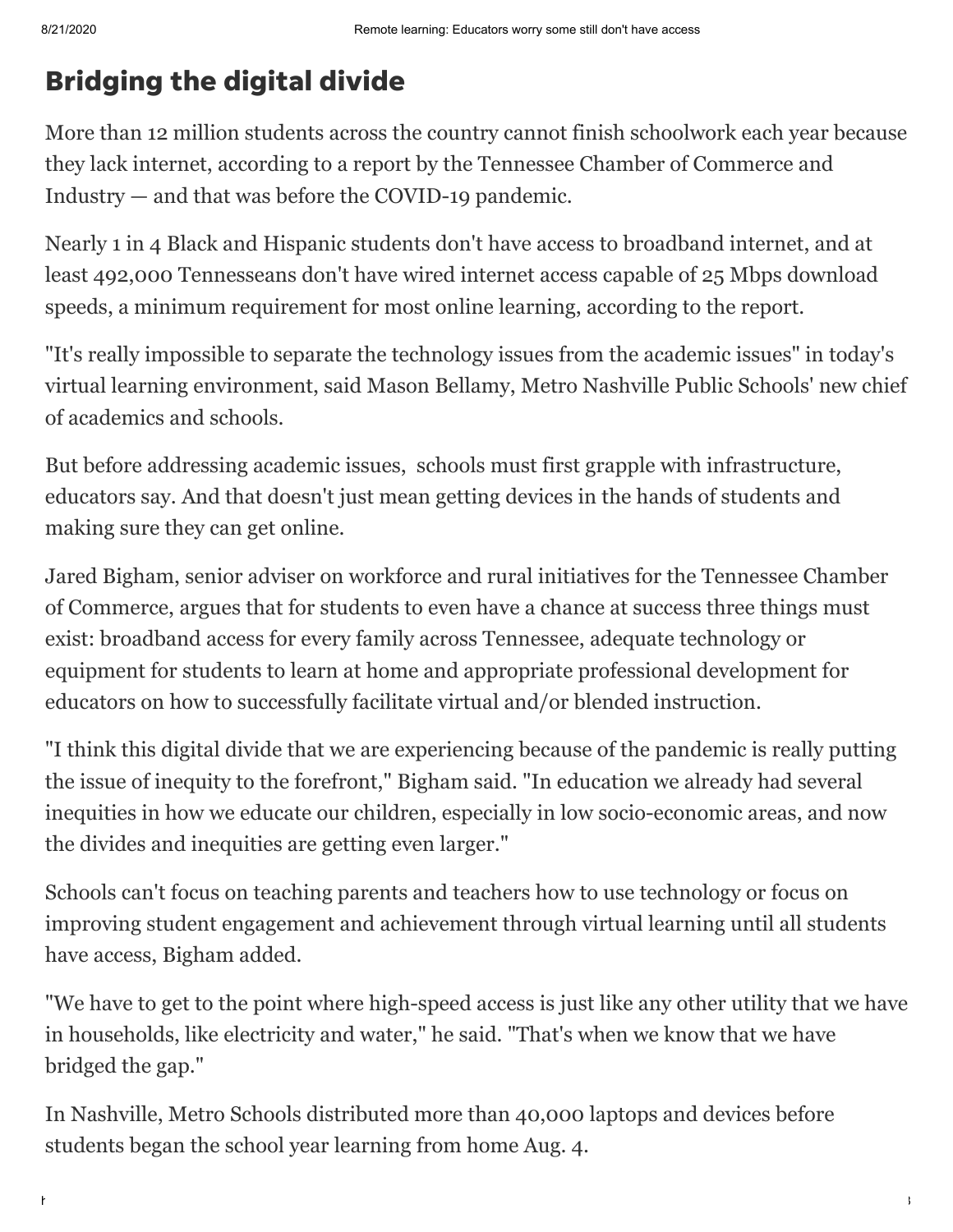Metro Schools has nearly 17,000 mobile internet hot spots at its disposal and has deployed more than 10,000 to families. Thanks to \$26 million in federal CARES Act funding from the city, the district will eventually be a 1-to-1 district as shipments of brand-new laptops arrive through the fall for about 70,000 students.

[On the first day of school, though, most students using district-issued laptops were unable to](https://www.tennessean.com/story/news/education/2020/08/04/metro-nashville-public-schools-start-school-year-virtual-technology/5560082002/) log in to their classes. Many families still have issues with the computers crashing or just navigating different platforms daily.

Director of Schools Adrienne Battle recently said most widespread tech issues have been resolved and that staff are on call daily to help troubleshoot problems students might be having.

But even once students get online, virtual learning still has its challenges.

## The challenges of virtual learning

The challenges students face at home also aren't new, Bellamy told The Tennessean on Wednesday. When students are late to class it might be because the power went out, the internet stopped working or Microsoft Teams crashed, compared to when schools are in person and the car broke down or a locker wouldn't open, he said.

"Let's not separate this from what we typically struggle with when students are in the school building," Bellamy said. "These are some of the same challenges. ... We have to teach children to be resilient, and this is another way to do that."

Bellamy argues some of the common concerns about virtual learning, such as students who are stuck at home with little support versus students whose parents pay private tutors or organize learning pods for their children, are just new manifestations of common problems.

Those same students don't have help with homework after school, he said.

And when it comes to teachers, Bellamy, like many district administrators trying to look on the bright side this fall, said "good teaching is good teaching."

"The good news is that good teaching in brick-and-mortar settings is good teaching in the virtual settings," he said.

But experts argue even good teachers will struggle in virtual environments without the proper support.

https://www.tennessean.com/story/news/education/2020/08/21/remote-learning-educators-worry-some-still-dont-have-access/3341892001/?for-guid=5… 3/8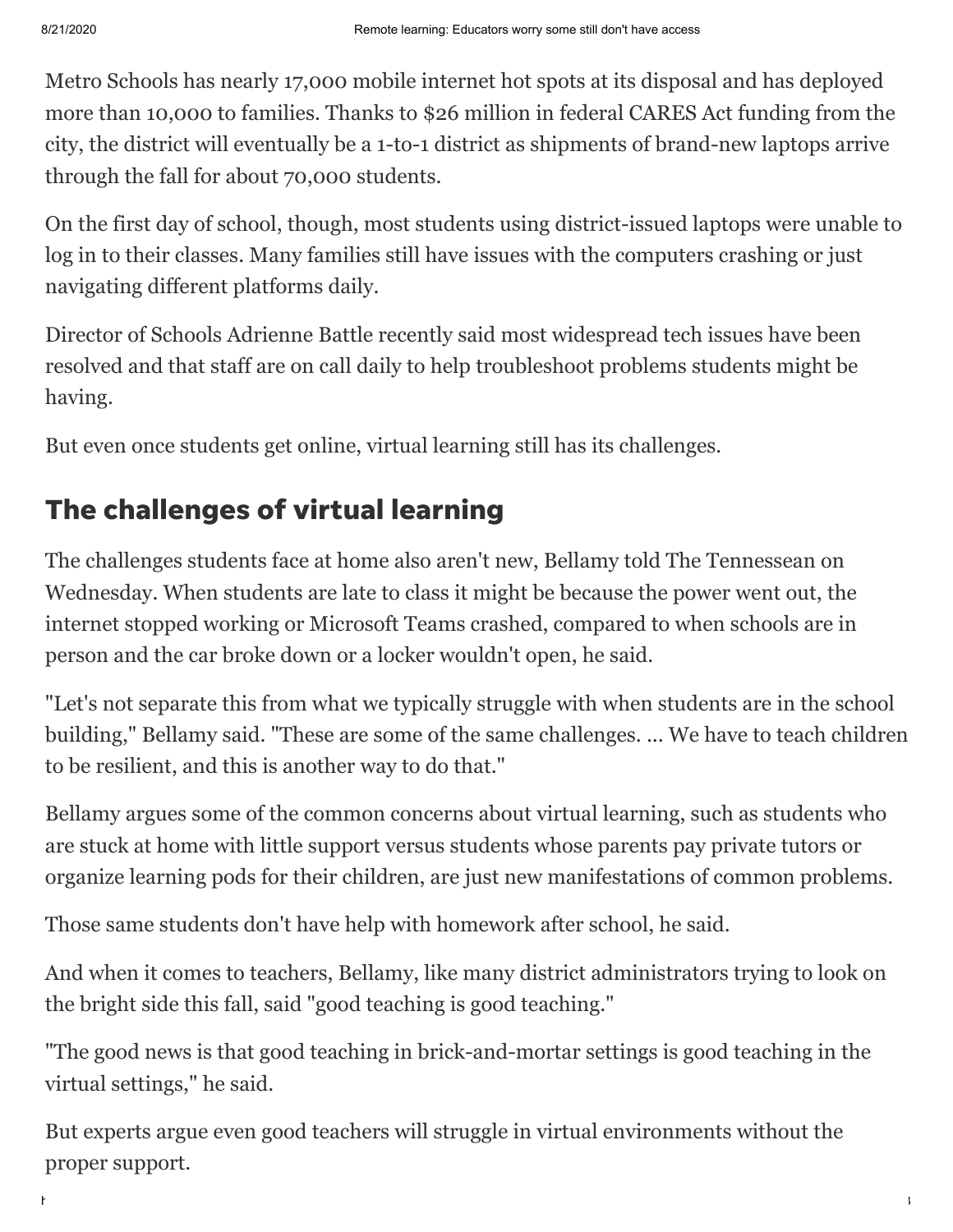"To do digital learning well, there has to be active engagement from the instructor," said Carolyn Heinrich, a professor and department chair at Vanderbilt University's Peabody College. "It's not just about device capabilities."

Staff must be well trained, and there should be peer-to-peer learning for teachers, too, she said.

Heinrich and her colleagues spent years studying digital learning in Dallas and Milwaukee public schools. Some of their takeaways reflect problems districts might now face as remote learning expands across the country.

Some of the challenges come from the content or platforms that districts use, such as the Florida Virtual School curriculum that Metro Schools and Knox County Schools have approved or platforms like Schoology or Clever.

"They are made with the average student in mind, too, and your classroom might not look like that average level," Heinrich said.

If a student is expected to watch a video independently, gain knowledge and complete work based on that asynchronous learning, but the content is geared toward a student on grade level and this child isn't, that poses a problem, Heinrich said.

Gordon has seen that in her own home. As a middle schooler, Malik is expected to type up essays and answers and submit them in Microsoft Word, but he's never been taught to type.

Gordon admits she has been having Malik write down his answers and she, a former medical transcriptionist, types them up for him. She also notices that her niece, a ninth grader, is struggling with content in math because she doesn't read on grade level and has trouble reading instructions or dissecting math word problems.

"I am computer literate and it's been challenging for me, so I can only imagine how some families are doing," Gordon said. "Is he able to learn when other kids (aren't) able to learn? Yes. But is my child still behind? Yes. Is his mom still pushing the issue? Yes. Am I getting kind of tired? Yes."

Therefore, it's important for districts to support teachers and help them find ways to use the content appropriately for their students or even individualize activities, Heinrich said.

, taught with technology before and others who have a lot of anxiety about doing it." "Districts really need to understand where the teachers are and their level of preparation, knowledge and engagement," she said. "You might have some who are experts and have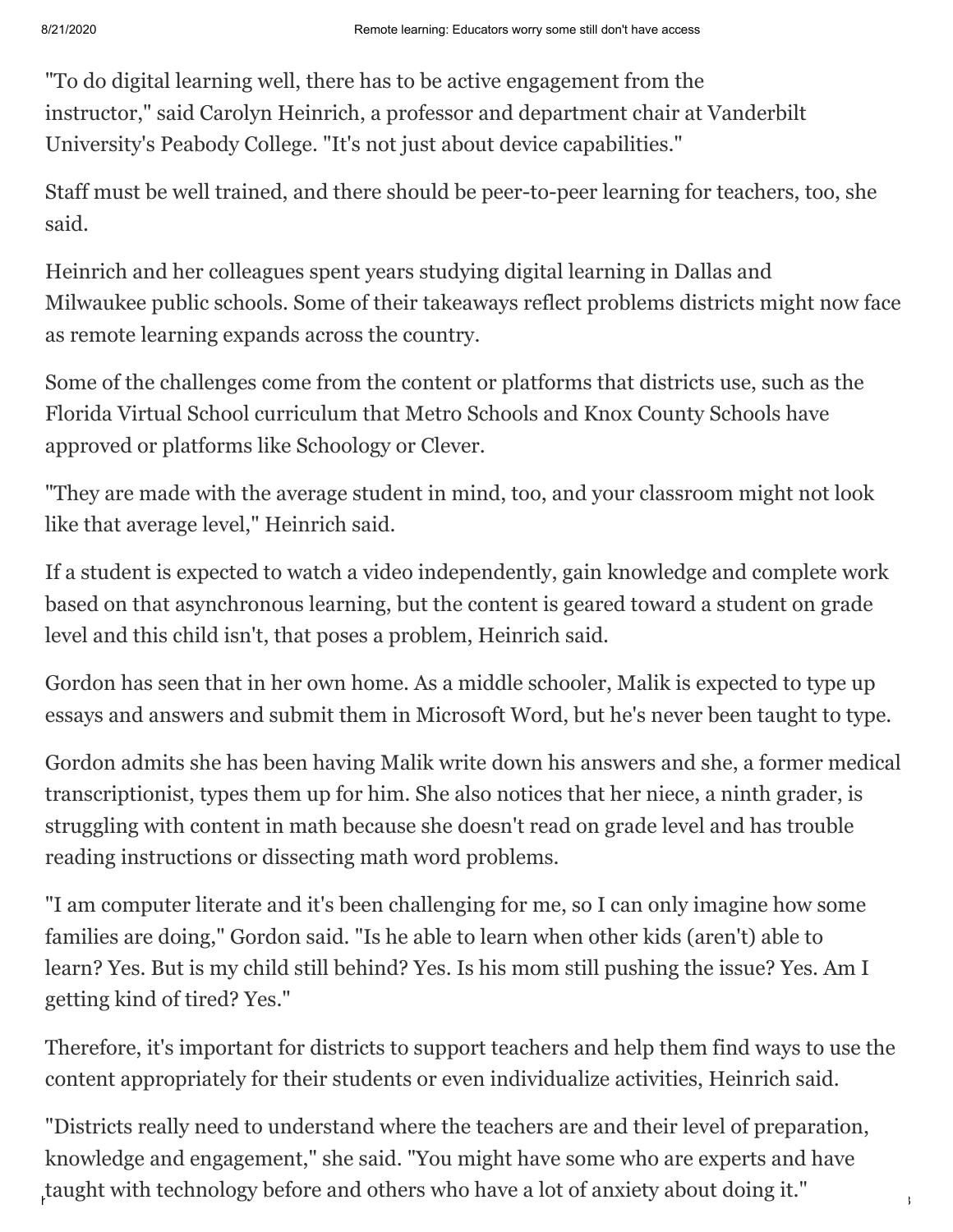Successful virtual learning includes selecting master teachers who can help other teachers overcome basic technology problems and peer-to-peer mentoring so that teachers can hone their actual craft and adapt it for a virtual environment, Heinrich argues.

#### This is 'nothing new'

Gini Pupo-Walker, state director for Tennessee for The Education Trust and a member of the Metro Nashville Board of Education, called the shift to online learning for an entire district a "massive undertaking."

"And some people are running with it, and other people are just struggling to switch what they are doing," she said.

Pupo-Walker worries the district has had to split energy and support between teachers who are struggling and helping families at home.

Like many school districts, Metro Schools had to revamp and restructure its IT support teams, and still doesn't have enough IT support to go around.

She hates that families might be sitting on hold for long periods of time, like they did when all district-issued laptops had the same connection issue on the first day of school.

She also worries that with more flexibility within their schedules, the district might lose students who should be at home learning, such as high school students who decide to go to work instead or English language learners who give up because of the language barriers.

"I'm worried that kids who don't have a meaningful connection with their teachers, with their school, that we'll lose them," she said. "I think we're going to see a ton of what we know already are divides in student progress on a whole range of issues, not just academic. There will be children at home who will absolutely accelerate and they will return (with) a greater sort of continuum of skills ... and there will be others who fall further behind."

Sonya Thomas, executive director of Nashville PROPEL — a coalition of parents and grandparents of Metro Nashville students — said these challenges and potential divides are nothing new.

"In our community, in the Black and brown community, the digital divide became very real. We've been saying we don't have stuff, that there's a lack of equity — but COVID-19, it amplified that," Thomas said during a webinar featuring Nashville PROPEL leaders and the Diverse Learners Cooperative on Wednesday.

https://www.tennessean.com/story/news/education/2020/08/21/remote-learning-educators-worry-some-still-dont-have-access/3341892001/?for-guid=5… 5/8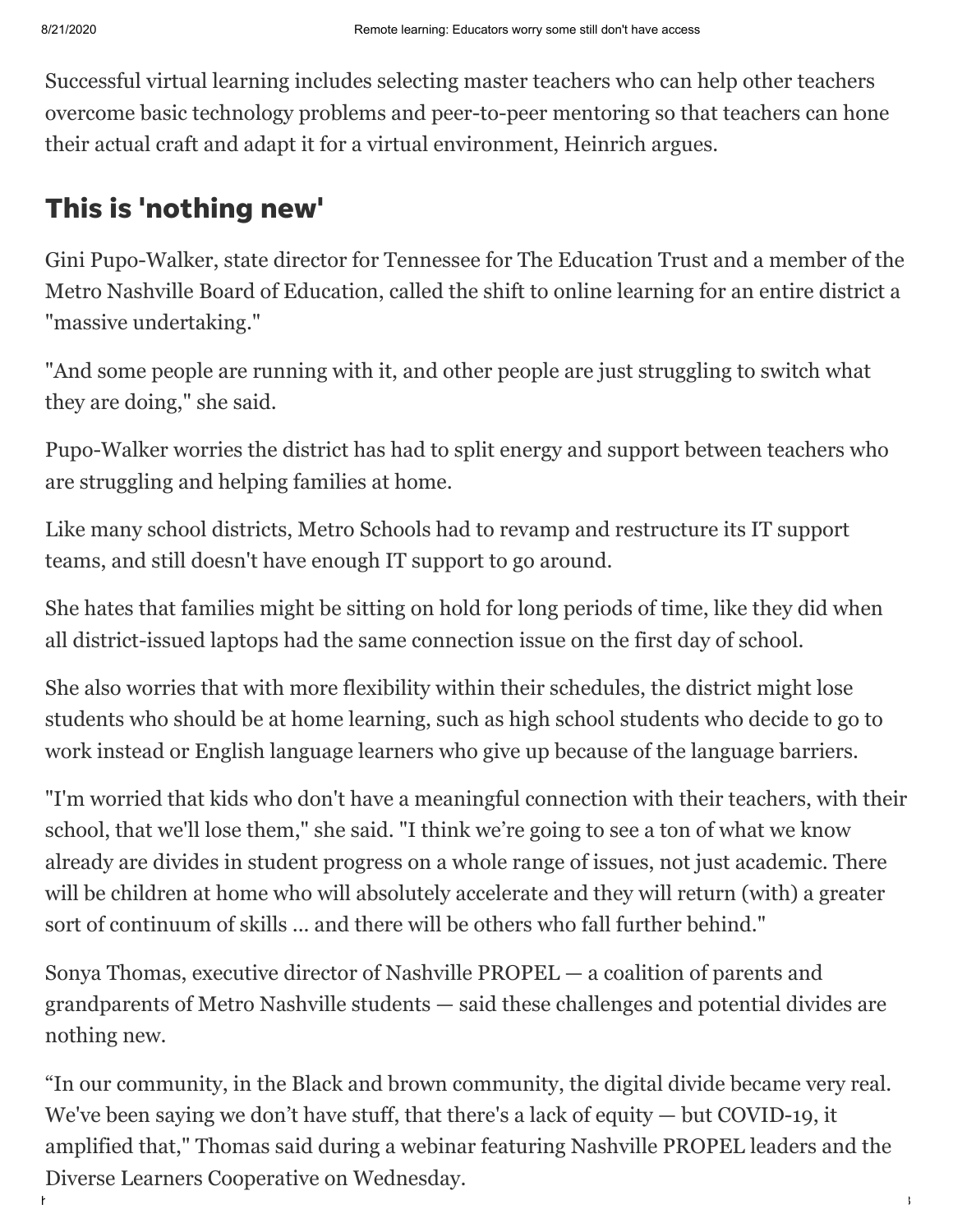For Thomas, an obvious solution for parents while school schedules and modes of instruction are in flux this fall is to implement individual learning plans for all students, separate from the individualized education programs (IEPs) that exceptional education students participate in.

Nashville PROPEL, of which Gordon is also a member, launched a "Parent Manifesto" that calls for every child to have access to a district-issued device with the appropriate software and for the individual learning plan for academic recovery to be completed by Nov. 1 and communicated with parents.

Parents expect and deserve high-quality instruction for their children no matter where learning takes place, the group argues.

But some think small-scale solutions, like virtual learning plans or handing out hot spots, are just a Band-Aid.

#### Possible solutions

Pupo-Walker and Bigham argue school districts need help truly tackling the digital divide and increasing the support teachers and students receive when they are learning from home.

Large internet providers have stepped in to offer free or low-cost internet services, such as Comcast's new Internet Essentials Partnership Program, which offers 60 days of free internet, followed by reduced priced plans to K-12 students.

The Tennessee College Access and Success Network recently partnered with the United Way of Greater Nashville and the Nashville Public Library to expand internet technology at five branch libraries: Edmondson Pike, Looby, Pruitt, Bellevue and Hermitage. Families can access the enhanced Wi-Fi from the library's parking lot.

But these are short-term solutions, they argue.

"This pandemic has really brought to light the severe inequities when it comes to digital access," Pupo-Walker said. "The district giving out tens of thousands of hot spots is a great short-term solution and is one within our control to do, but it's not a solution. It's not a solution by any stretch."

"I think we have to have a new deal kind of approach where we create infrastructure for online access," Pupo-Walker said.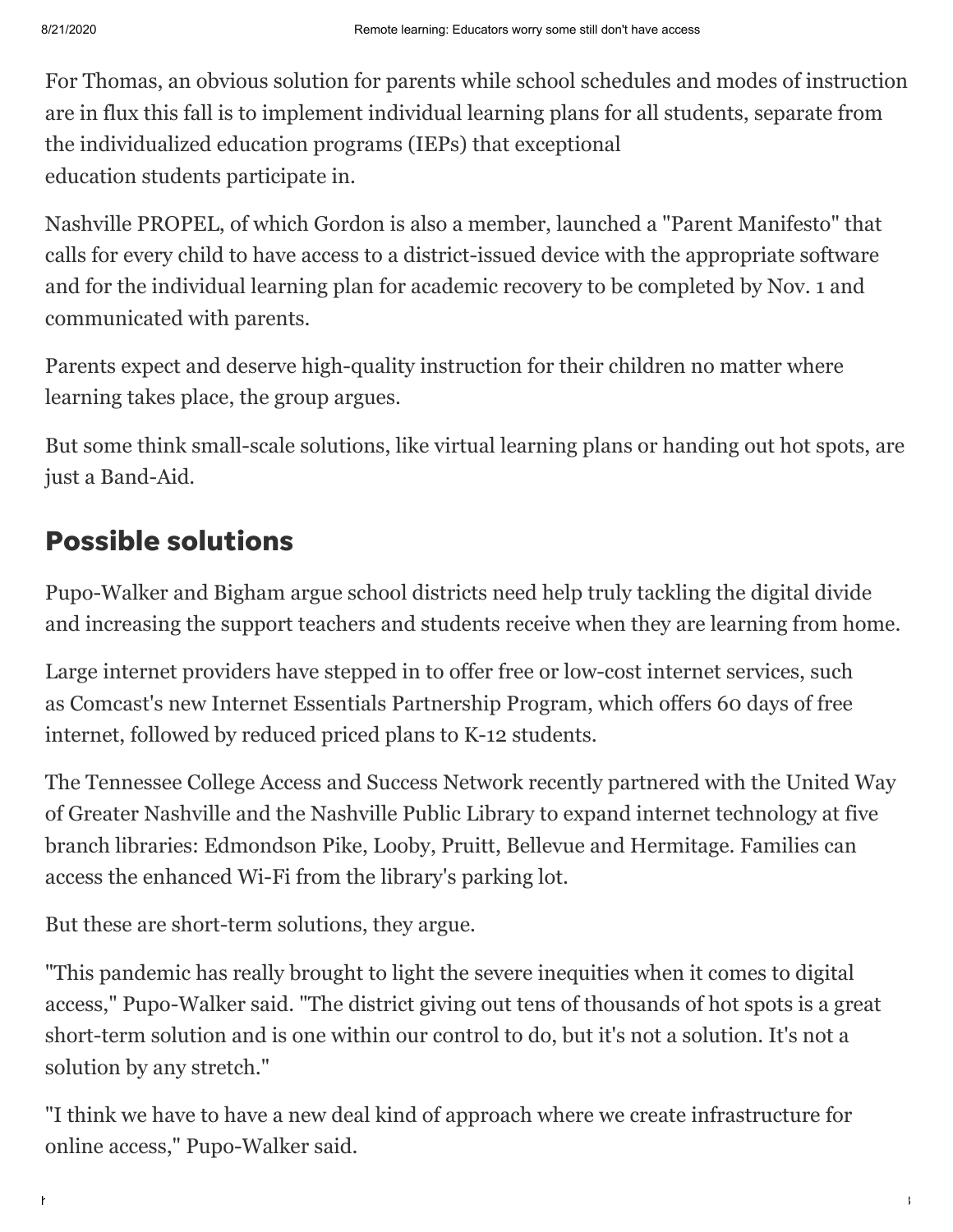Pupo-Walker calls for state leadership, federal assistance and private sector support.

One example she and Bigham point to is the new public-private partnership in Chattanooga between Hamilton County Schools and EPB Chattanooga, the city's electric utility that also provides gigabit internet service.

Through the new HCS EdConnect initiative, families of Hamilton County Schools students who qualify for federal free or reduced lunch will be eligible to receive an EPB high-speed internet connection at home along with a Wi-Fi router for free.

Multiple private organizations, nonprofits and coalitions are helping to fund the \$8.2 million needed for the infrastructure for the project.

In Metro Nashville, the Nashville Public Education Foundation, along with AllianceBernstein and Google Fiber, has raised \$100,000 to purchase charging cables, individual hot spots and additional devices for Metro students as well as invest in long-term solutions starting with investing in a citywide technology disparity survey organized by the Digital Inclusion and Access Taskforce, according to a news release.

### Federal, state leadership needed

Meanwhile, Pupo-Walker is calling for Tennessee Gov. Bill Lee and Education Commissioner Penny Schwinn to push for more stimulus funding specifically for technology from the federal government — and quickly.

"I think Lee and Penny Schwinn have access right now to the (Trump) administration ... and I'd urge them to absolutely push Congress to come up with a stimulus plan sooner than later, one that has prioritized digital access. We need them to be absolutely pushing the Senate and the White House to move quickly on this," she said.

As for Bigham, he notes that for the thousands of students in rural Tennessee who struggle with internet access, the state will have to provide incentives to companies to expand broadband access in those areas.

Bigham anticipates most Tennessee schools will either partially or fully move online before the end of the semester as schools have already reported dozens of confirmed COVID-19 cases within just a few weeks of reopening.

https://www.tennessean.com/story/news/education/2020/08/21/remote-learning-educators-worry-some-still-dont-have-access/3341892001/?for-guid=5… 7/8 And if those districts haven't figured out how students can access quality instruction, it will only widen the divide between high-achieving students and those who struggle.